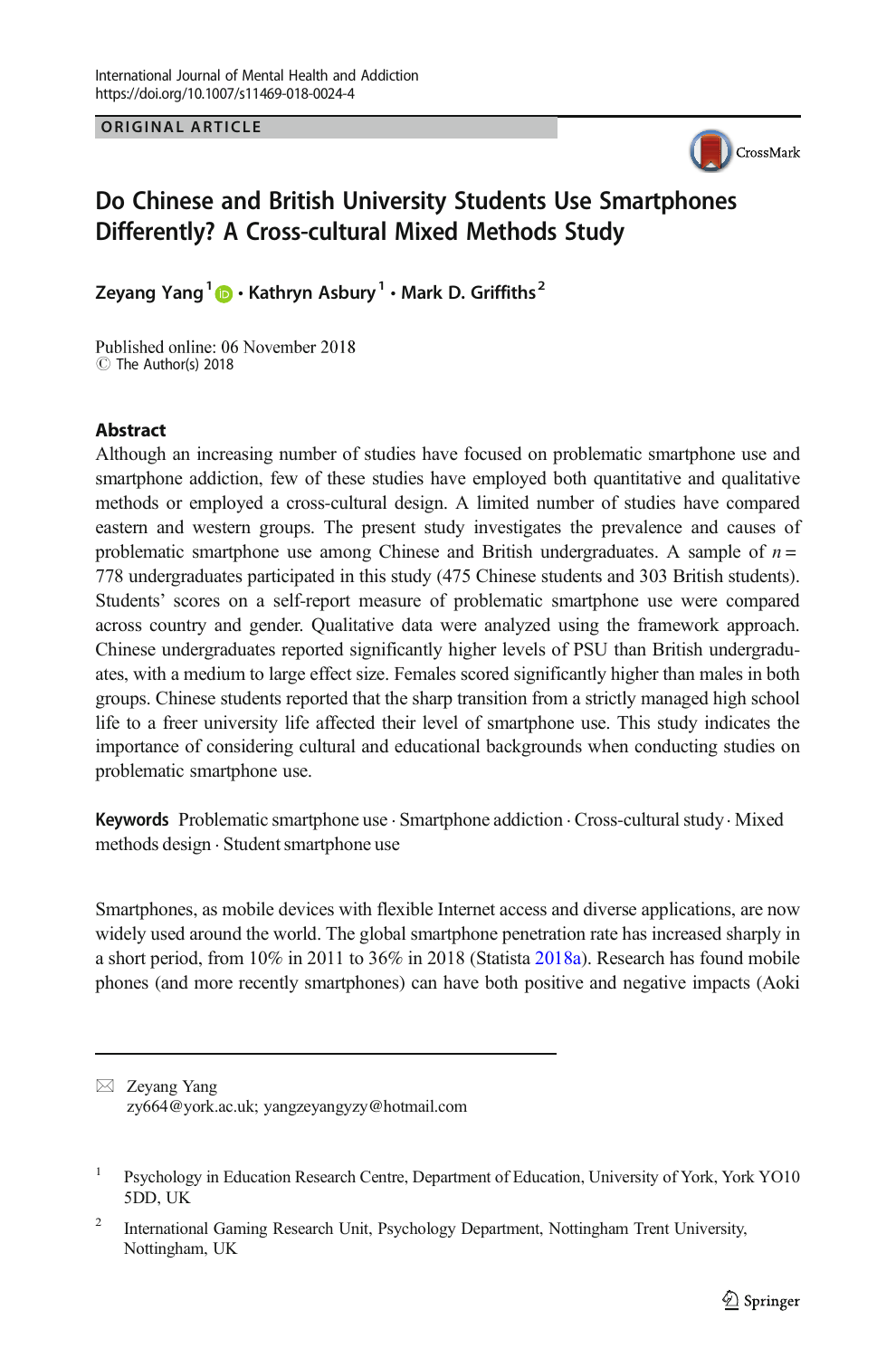and Downes [2003;](#page-12-0) Walsh et al. [2008](#page-13-0)). They provide highly convenient functions for daily social interaction and information searching but may also threaten individuals' privacy and their personal and financial safety (Aoki and Downes [2003](#page-12-0)). However, as discussed by Billieux [\(2012\)](#page-12-0), in a minority of cases, problematic mobile phone use can also have harmful consequences. Studies across a range of countries have identified that problematic, excessive or addictive mobile phone (or smartphone) use can have negative psychological consequences such as anxiety and/or low psychological wellbeing (Bianchi and Phillips [2005;](#page-12-0) Billieux et al. [2015a](#page-12-0); Ha et al. [2008;](#page-12-0) Hussain et al. [2017](#page-12-0); Lepp et al. [2014;](#page-13-0) Leung [2008\)](#page-13-0). It appears that the more negative side of smartphone use could be a global problem and more studies are needed to understand when, where, and how access to smartphones may be harmful.

Ever since the terms 'technological addiction' (Griffiths [1995](#page-12-0)) and 'internet addiction' (Griffiths [1996;](#page-12-0) Young [1998a,](#page-13-0) [b](#page-13-0)) were proposed, many studies in the 2000s began to label problematic or dysfunctional smartphone use as an addiction (Kuss et al. [2014\)](#page-12-0). Several theoretical frameworks focused on internet use have been proposed, including the cognitivebehavioral model of pathological internet use by Davis [\(2001\)](#page-12-0) and a model of generalized internet addiction by Brand et al.  $(2014)$  $(2014)$  $(2014)$ . However, the fifth edition of the *Diagnostic and* Statistical Manual of Mental Disorders (DSM-5; American Psychiatric Association [2013\)](#page-12-0) does not contain any criteria for smartphone or internet addiction. Only Internet Gaming Disorder was included. Billieux et al. [\(2015b](#page-12-0)) express doubts about problematic mobile phone use being a behavioral addiction, while Griffiths ([2005](#page-12-0), [2017](#page-12-0)) argues that any behavior can be addictive if six key components of addiction are present (i.e., salience, conflict, tolerance, relapse, mood modification, and withdrawal symptoms). However, irrespective of whether such behavior should be classed as an 'addiction', as Bianchi and Phillips ([2005](#page-12-0)) argued mobile phone use can be problematic and it is important to investigate problematic behavior regardless of labels. In the present study, the term 'problematic smartphone use' (PSU) is used given the ongoing debate concerning smartphone/mobile phone addiction. The term smartphone refers to mobile phones with Wi-Fi enabled functions and applications and flexible access to the Internet.

It appears that cultural contexts may affect, or be related to, patterns of smartphone use. Using the Smartphone Addiction Scale-Short Version (SAS-SV; Kwon et al. [2013\)](#page-12-0), studies in diverse contexts reported different proportions of addicted smartphone users. The reported prevalence rates include Chinese students (62.3% females, 64.9% males; Lachmann et al. [2018](#page-13-0)); Korean students (52% females, 42% males; Kee et al. [2016](#page-12-0)); students from the UK comprising a mix of cultural and ethnic backgrounds but primarily British (32.3% females, 29% males; Chotpitayasunondh and Douglas [2016](#page-12-0)); Belgian adults (22% females, 20% males; Lopez-Fernandez [2017\)](#page-13-0); Spanish adults (10.2% females, 15.2% males; Lopez-Fernandez [2017](#page-13-0)); African American students (11.23%; Lee [2015](#page-13-0)); and German students (8.7% females, 6.2% males; Lachmann et al. [2018\)](#page-13-0). It is notable that based on these reported studies, the prevalence of problematic smartphone use is highest among Asian samples. A recent crosscultural study conducted in Europe did not found a significant difference in PSU between Belgian and Finnish samples (Lopez-Fernandez et al. [2018](#page-13-0)).

China has been the world's largest smartphone market since 2012, and the number of mobile phone users is predicted to be 1.1 billion by 2019 with 63% of those being smartphone users (Statista [2018b](#page-13-0)). Chinese undergraduates have reported higher levels of problematic smartphone use than other Asian samples with similar cultural backgrounds (Long et al. [2016](#page-13-0)). Also, several recent Chinese studies have found college students' smartphone use to be associated with low psychological wellbeing, anxiety and loneliness (Bian and Leung [2015](#page-12-0); Huang et al. [2013](#page-12-0); Long et al. [2016\)](#page-13-0). The situation appears to be similar in the UK.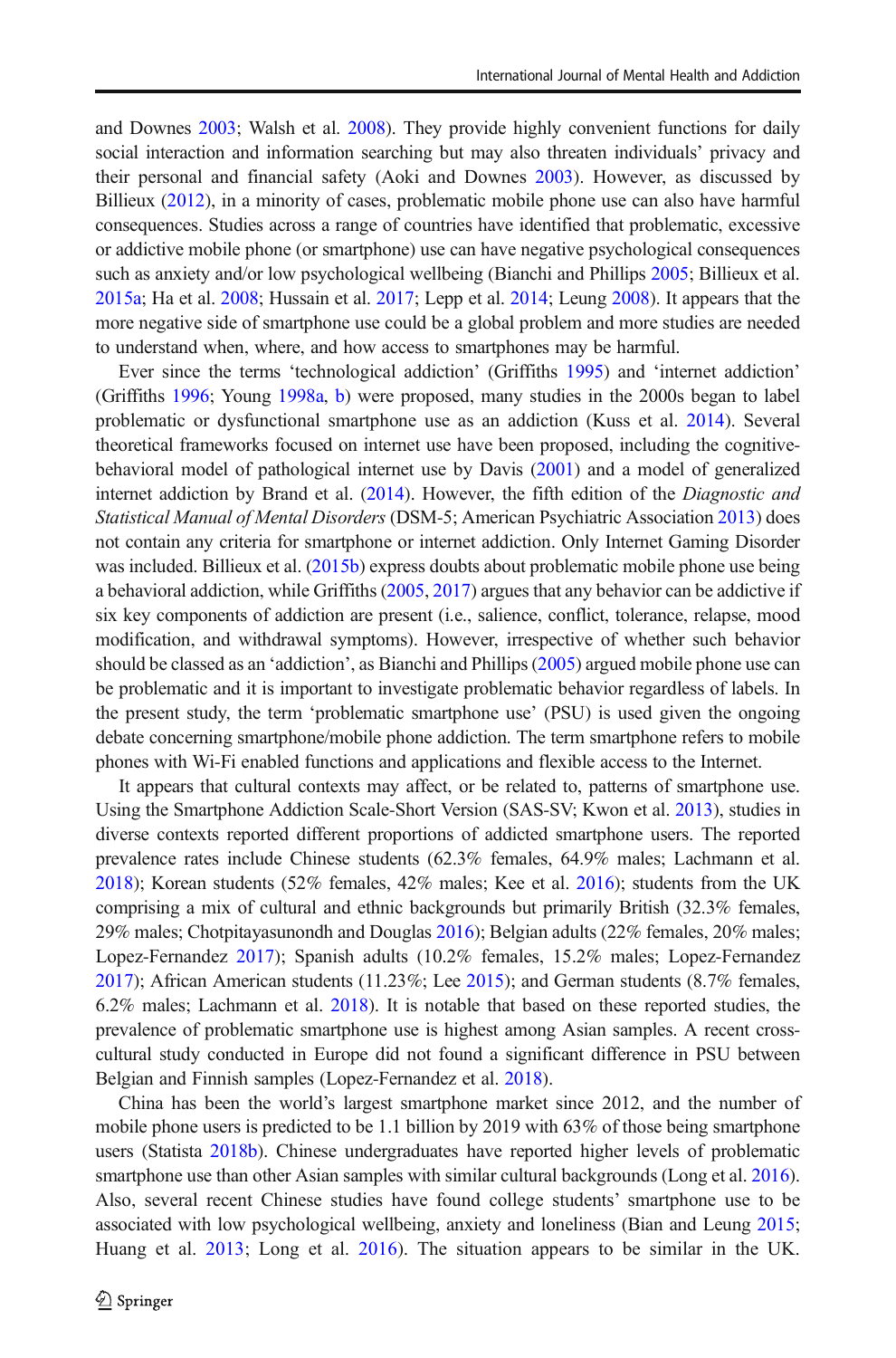Smartphone ownership among British young people aged between 16 and 24 years was 96% in 2017, compared to 66% in 2012 (Statista [2018c\)](#page-13-0). In a European cross-cultural study with 2775 young adults aged between 18 and 29 years, British young adults showed high levels of self-reported mobile phone dependence, ranking in second place, behind Belgium, among participants from nine European countries (Lopez-Fernandez et al. [2017](#page-13-0)). In another study, PSU was found to be associated with anxiety and low emotional stability among 640 participants in two British universities of whom the majority of participants (86%) were British (Hussain et al. [2017](#page-12-0)).

More recently, Lachmann et al. [\(2018](#page-13-0)) reported that Chinese students scored higher on the SAS-SV than German students. However, the reason for this disparity remains unclear. The research so far suggests that problematic smartphone use is a particular problem in Chinese students, among eastern nations. There are also some signs that it may be more of a problem for British students than for students in other western nations, although this is less clear. It is not known why the prevalence of PSU is higher in these samples and no existing study has ever compared Chinese and British undergraduate students' PSU. It remains unclear whether different cultural backgrounds or educational contexts (e.g., schooling) makes a difference to students' self-control when using their smartphones. It also remains unclear whether the patterns, motivators, and impacts of PSU differ by cultural background. For instance, do Chinese and British people use their phones in the same way and for the same reasons? Moreover, to our knowledge, no study has investigated the prevalence, causes or solutions for PSU among university students across China and UK. Consequently, there is a good rationale to explore whether Chinese and British undergraduates perceive their smartphone use similarly or differently.

Most studies of PSU and mobile phone addiction use questionnaires to collect quantitative data, while only a limited number of qualitative studies have been conducted. To the present authors' knowledge, no existing study has ever explored and compared PSU using individuals from eastern/Asian and western/European countries, and collected both quantitative and qualitative data. Therefore, the present study explores whether there is a difference in selfreported PSU between Chinese and British undergraduates using a quantitative method and to gain some insight into what may underpin any observed differences via a qualitative method.

# **Methods**

#### **Participants**

In the present study, there was a total of 778 participants (475 Chinese and 303 British undergraduates). Participants from China (266 males and 209 females) were Chinese undergraduates who were born and raised in mainland China. They were studying in a university in South China and represented those studying English, Computer Science, Management, Business, and Media. The average age was 19.8 years  $(SD = 1.11)$ . Sixteen of these Chinese students volunteered to participate in follow-up interviews. The 303 British undergraduates (245 females, 57 males and 1 non-binary participant) were born and raised in the UK. All of the British participants were students at a university in northern England and represented a broad range of areas studying including Archeology, Economics, Education, Electronic Engineering, Health Science, Music, Philosophy, Psychology and Sociology. The average age of participants was 20.14 years  $(SD = 3.23)$  ranging from 18 to 50 years (with six participants aged over 30 years).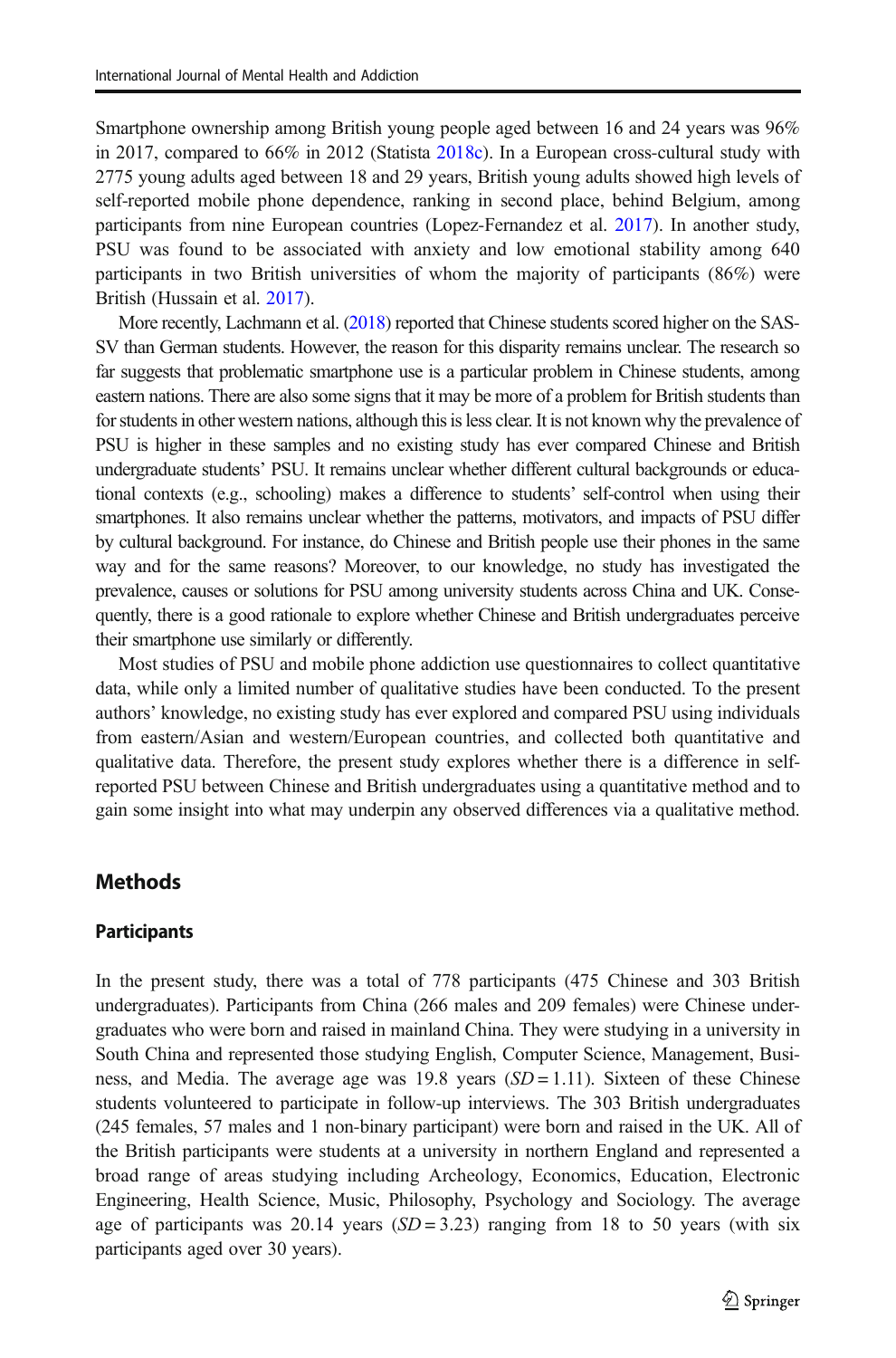#### Measures

PSU was assessed using the Smartphone Addiction Scale-Short Version (SAS-SV; Kwon et al. [2013](#page-12-0)). The SAS-SV comprises 10 items and participants respond to them using a 6-point Likert scale ranging from 'strongly disagree' (1) to 'strongly agree' (6). The Cronbach's alpha was 0.91 in the original validation study (Kwon et al. [2013](#page-12-0)). In the present study, it was 0.82 (Chinese  $= 0.80$  and British  $= 0.83$ ). A sample item is 'My smartphone is on my mind even when I am not using it'. Cut-off points for 'smartphone addiction' were provided by the developers: 33 points for females and 31 points for males (out of 60). For the Chinese students, the SAS-SV was translated into Chinese and 'Twitter and Facebook' were replaced by 'WeChat or other social media'.

For the Chinese students, an interview schedule was designed including six main questions: (1) Could you talk about the role of your smartphone in your daily life? (2) Could you describe how you use your smartphone in class or while you are studying? (3) Could you talk a bit about others' use of smartphones in their daily lives or during classes and other learning periods, from your point of view? (4) What factors do you think motivate you or your friends to use smartphones? (5) What are the possible impacts, if any, of smartphone use for you or your friends? (6) Is there anything you would like to add?

In the British sample, following administration of the SAS-SV, five open questions were included in the questionnaire to generate qualitative data. The questions were as follows: (1) Could you describe how you use your smartphone during class or other learning periods? (2) Could you talk a bit about the others' use of smartphones as you have observed it, either in their daily lives or during classes and other learning periods? (3) What factors motivate you or your friends to use smartphones? (4) What are the possible impacts, if any, of smartphone use to you or your friends? (5) Do you think you use your smartphone too much? If so, why? What problems does this cause for you? For practical reasons, British undergraduates were not interviewed and so qualitative data were gathered in different ways in each sample.

## Procedure

The present study was designed as a cross-cultural mixed methods study which is helpful in reducing the limitations of both quantitative and qualitative data collection (Creswell and Plano Clark [2017;](#page-12-0) McMillan [2012](#page-13-0)). A qualitative design was included in the present study to help to acquire first-hand explanations of the SAS-SV scores and correlates of PSU. Both paper and online questionnaires were used to recruit as many participants as possible. The survey was printed on folded A3 sheets for offline distribution. In both China and the UK, the surveys were distributed around the university campus and during breaks in lectures, where staff permission had been given. As part of the paper-based data-collection process the first author introduced the study to potential participants before distributing the paper surveys. The students read the informed consent sheet before deciding whether to participate.

At the end of the Chinese questionnaires, participants were asked to give their contact number if they would like to be interviewed and 16 Chinese students agreed to take part in semi-structured interviews. Interviews were conducted in Mandarin and were recorded with participants' permission. In order to generate qualitative data that might shed light on or explain participants' survey responses, five open, free-response, items were added for the British students (see above for details).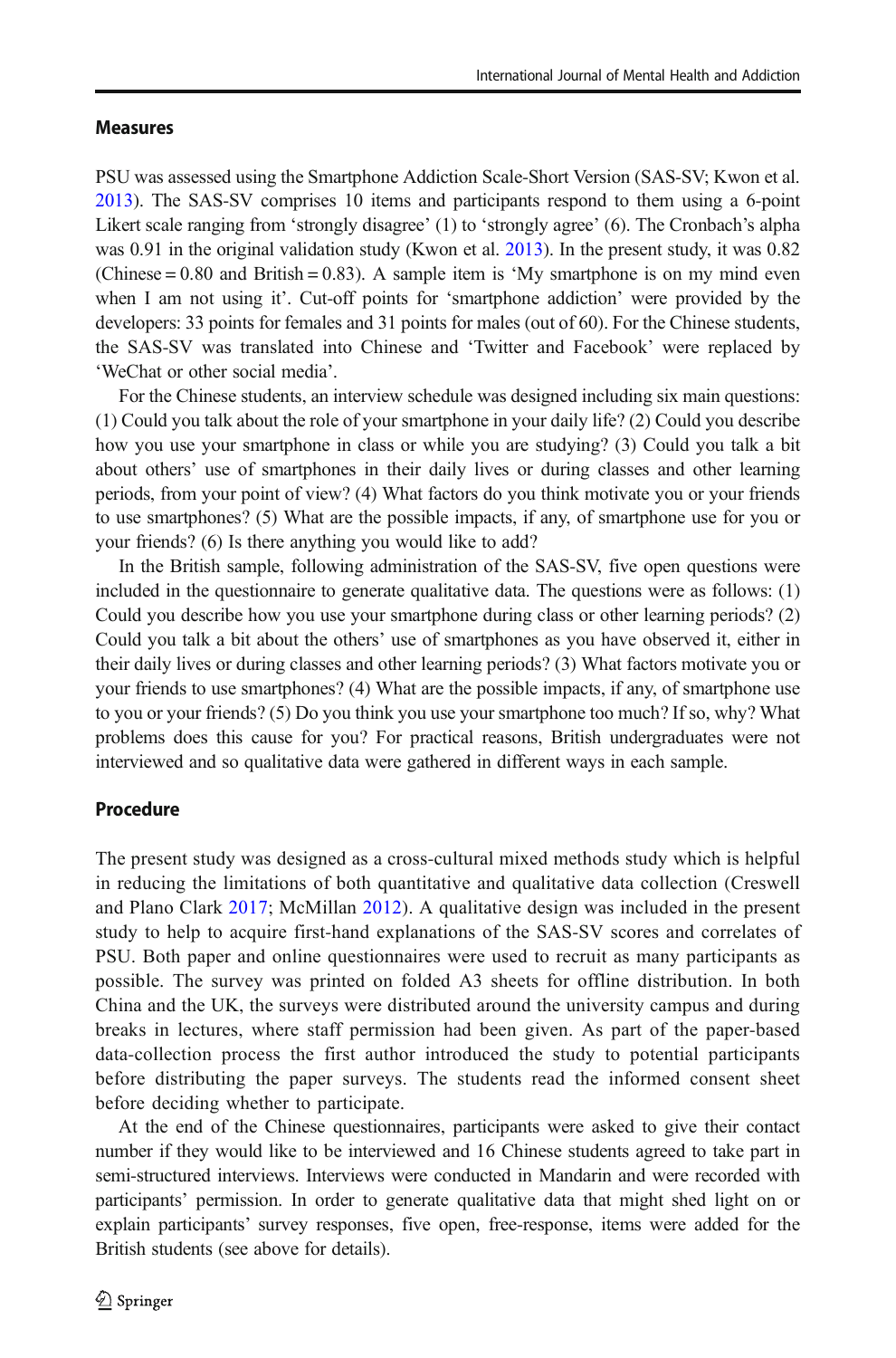## Data Analysis

The total scores for the SAS-SV in the Chinese and British samples were calculated and compared. The percentages of 'addicted' users (using the thresholds described by the instrument developers) were compared between the two groups. Independent samples t-tests were used to test for gender differences and for differences in SAS-SV scores between the two groups. The framework analytic approach (Ritchie and Spencer [1994](#page-13-0)) was used for qualitative data analysis. It is a widely used approach for qualitative data analysis (Gale et al. [2013\)](#page-12-0). This approach includes five stages: (1) familiarization, (2) identifying a thematic framework, (3) indexing, (4) charting, (5) mapping and interpretation (Ritchie and Spencer [1994](#page-13-0)). Data are reduced and organized into a table in which rows represent cases and columns represent themes. As a systematic method, the framework approach can be used deductively, inductively or in a combined way (Gale et al. [2013](#page-12-0)). For the Chinese students' interviews, transcriptions were directly coded in Chinese in order to avoid information loss in the process of translation. Coding for the Chinese interview transcripts and British students' narrative responses was conducted in NVivo version 11. Deductive coding was carried out according to the research aims. Therefore, the codes were categorized as follows: the levels of PSU; the antecedents and consequences of PSU. Meanwhile, inductive coding was conducted to find out whether there are other predictors, consequences or any other factors related to PSU.

## **Results**

### Quantitative Findings

Table 1 shows descriptive statistics for the SAS-SV scores of both Chinese and British students. The observed ranges indicate that the responses were sufficiently well distributed. Skewness and Kurtosis values show that all data were normally distributed. Cronbach's alpha values indicate that the SAS-SV obtained excellent reliabilities among both groups. The medians of corrected item-total correlations also suggested good internal consistency with all values above .49.

Independent samples  $t$  tests showed that there were significant gender differences for both Chinese and British undergraduates. As shown in Table [2](#page-5-0), females reported significantly higher scores on the SAS-SV than males (Chinese:  $t(473) = 3.07$ ,  $p < .01$ ; British:  $t(300) =$ 2.80,  $p < 0.01$ ). The effect size of gender difference was larger in the British sample  $(d = -0.41)$ than the Chinese sample  $(d = -0.28)$ , though both the effect sizes are small according to the criteria in Cohen ([1988](#page-12-0)). Table [3](#page-5-0) shows a comparison of the percentage of participants who

| Country N   |            | No. of items Range |                        |                        | M          | SD             | Skewness Kurtosis M <sup>R</sup> |               |            | $\alpha$   |
|-------------|------------|--------------------|------------------------|------------------------|------------|----------------|----------------------------------|---------------|------------|------------|
|             |            |                    |                        | Potential Observed     |            |                |                                  |               |            |            |
| China<br>UK | 475<br>303 | - 10<br>10         | $10 - 60$<br>$10 - 60$ | $10 - 60$<br>$12 - 56$ | 31.96 8.57 | 36.70 7.55 .05 | .24                              | .31<br>$-.04$ | .49<br>.53 | .80<br>.83 |

Table 1 Descriptive statistics for the SAS-SV scores in Chinese and British students

Note.  $M<sup>R</sup>$  = Median of corrected item-total correlations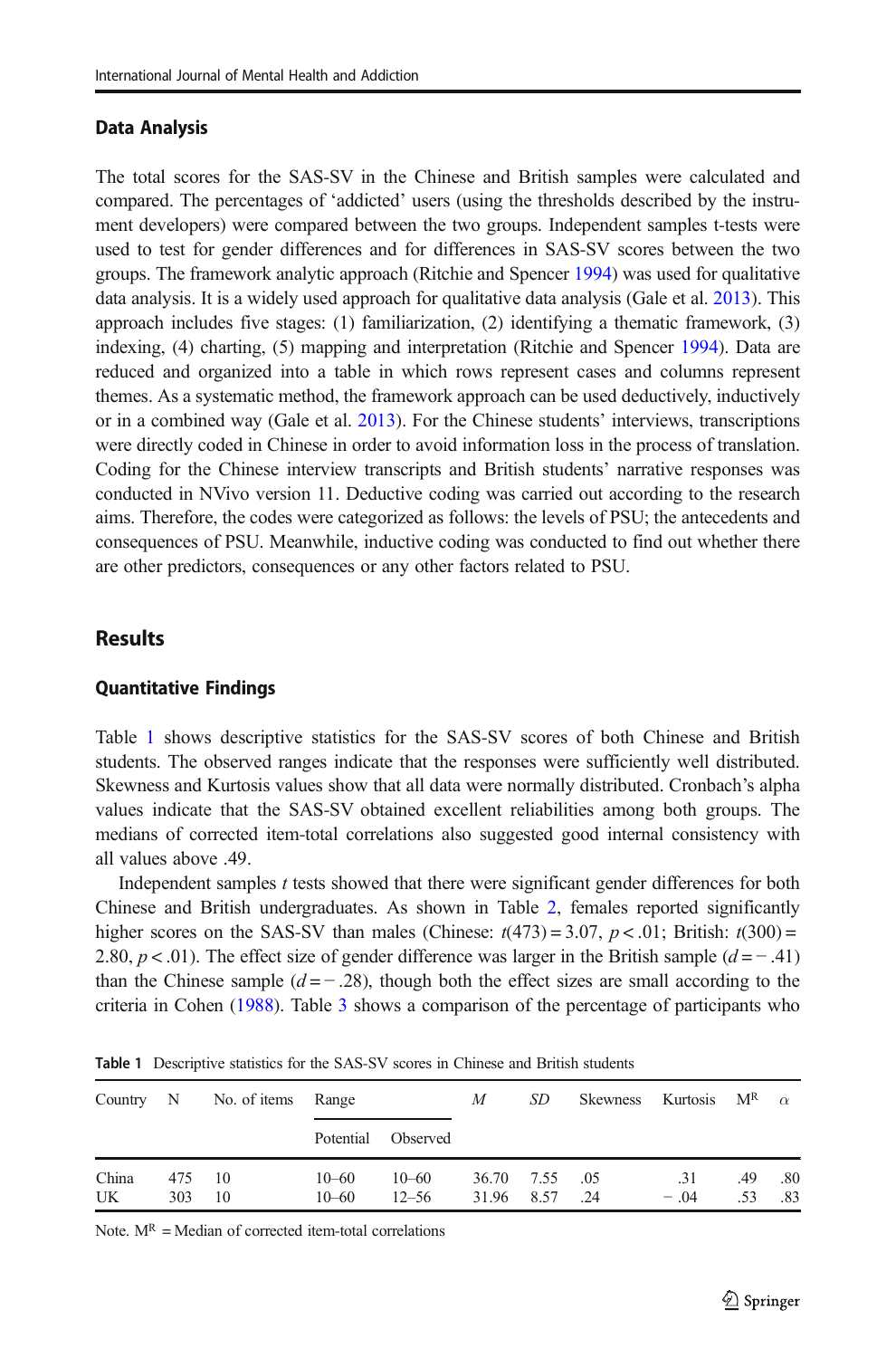|                           | Female     |                |              | Male      |                |              | F           | t(df)                            | d                |
|---------------------------|------------|----------------|--------------|-----------|----------------|--------------|-------------|----------------------------------|------------------|
|                           | N          | M              | SD           | N         | M              | SD           |             |                                  |                  |
| Chinese<br><b>British</b> | 209<br>245 | 37.89<br>32.65 | 7.06<br>8.60 | 266<br>57 | 35.77<br>29.16 | 7.80<br>7.85 | 1.13<br>.34 | $3.07(473)$ **<br>$2.80(300)$ ** | $-.28$<br>$-.41$ |

<span id="page-5-0"></span>Table 2 Gender differences for SAS-SV scores among Chinese and British undergraduates

Note. \*\* $p < 0.01$ 

scored above the threshold of 'smartphone addiction'set out in the SAS-SV. Both females and males in the British sample showed lower levels of 'smartphone addiction' than Chinese students (see Table 2).

British students reported less problematic smartphone use. They scored significantly lower in the SAS-SV than the Chinese sample with a large effect size (t  $(583.86) = 7.89$ ,  $p < .001$ ,  $d =$ − .60). This is in accordance with the lower percentages of 'addicted' smartphone users observed in the British sample (40–43%) compared with 72–73% in the Chinese sample.

## Qualitative Findings

## Similar Patterns of PSU

Chinese and British undergraduates reported similar patterns of PSU as described in the model of problematic mobile phone use in Billieux et al. ([2015a](#page-12-0)): concerning the addictive pattern, antisocial pattern and risky pattern. Evidence for all three patterns of use was confirmed. In terms of the addictive pattern, participants explicitly used words such as 'addiction' or 'addictive', and reported frequent checking of their phones or using smartphones late at night.

I saw some classmates playing games during the whole class…Their gaming [via smartphone] is a kind of addiction (Chinese female, 20, SAS-SV score: 27).

Nowadays many people have a kind of psychological addiction. It's just like smoking addiction. They might feel someone was contacting them when they don't have a smartphone at hand (Chinese male, 20, SAS-SV score: 33).

It is addictive and hard to tune out, and often sleep [because your] head is filled with phone stuff (British female, 19, SAS-SV score: 44).

People can get addicted to the instant-gratification kick that smartphones offer. Perpetually checking social media and various websites, scrolling non-stop... Smartphones are second-to-none when it comes to wasting time (British female, 22, SAS-SV score: 23)

|                    | N | Mean SD d      |  | F | t(df)                                         | 'Addicted' (over threshold)        |                                      |
|--------------------|---|----------------|--|---|-----------------------------------------------|------------------------------------|--------------------------------------|
|                    |   |                |  |   |                                               | Male $>$ 31                        | Female $>$ 33                        |
| Chinese<br>British |   | 303 31.96 8.57 |  |   | 475 36.70 7.55 $-0.60$ 4.12* 7.89 (583.86)*** | 193/266 (72.56%)<br>23/57 (40.35%) | 151/209 (72.25%)<br>106/245 (43.27%) |

Table 3 Comparison of the SAS-SV scores between Chinese and British samples

Note.  $* p < 0.05$ .  $** p < .001$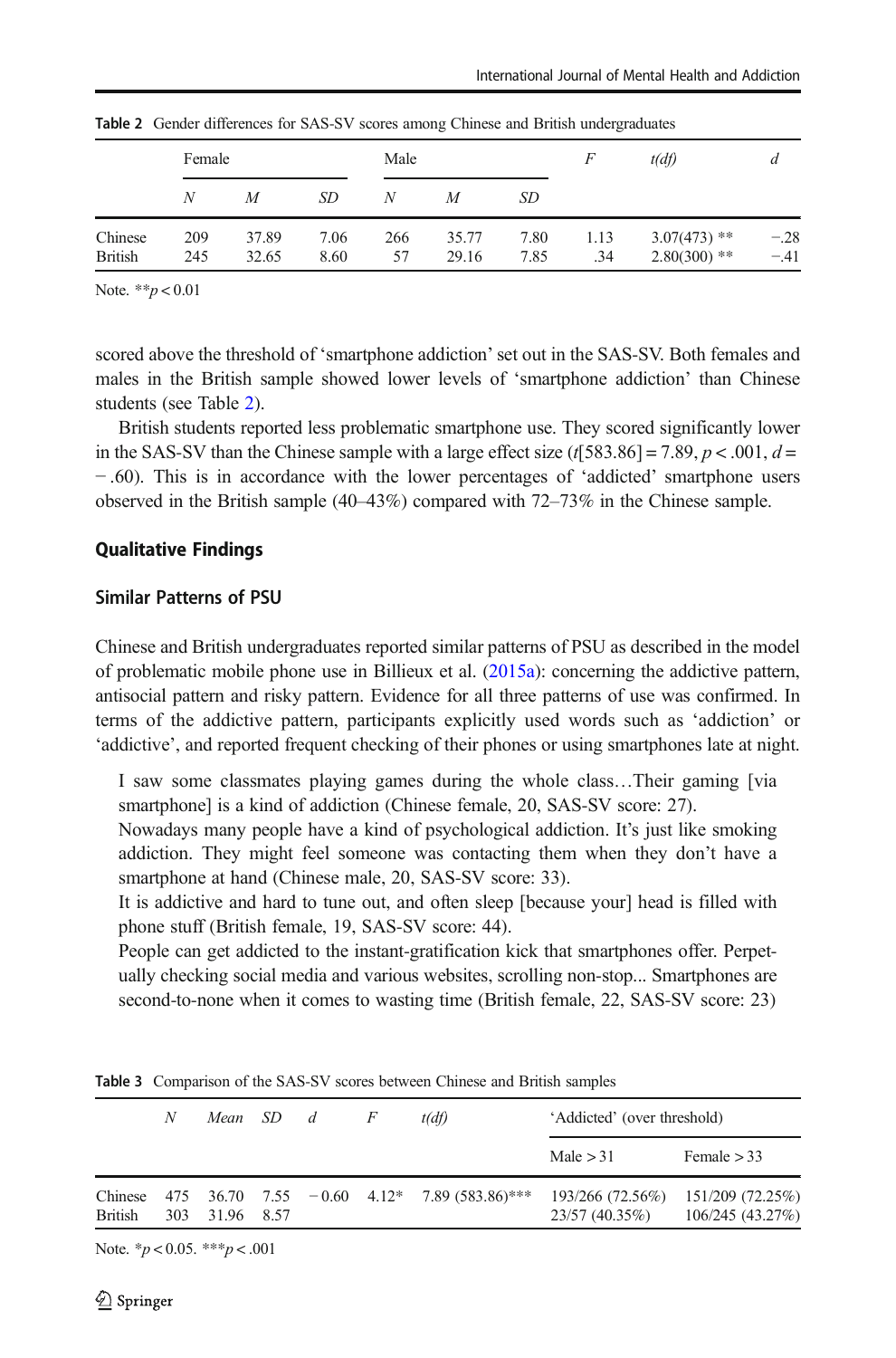The participants also reported antisocial patterns including irrelevant use in classes and social gatherings, as well as examples of dangerous use:

Everyone is using smartphones. Now when friends meet in a party, they sit down and just use smartphones…I think we'd better not have parties. Just chat online…It's always the case recently (Chinese female, 20, SAS-SV score: 50)

Antisocial periods, we don't sit and properly watch a film, we all sit on our phones (British female, 21, SAS-SV score: 25)

To escape (through apps but mostly listening to music), as a social crutch (British, male, 21, SAS-SV score: 42).

Sometimes though, I see people using their phones while in class or lectures or excessively at dinner with friends and it surprises me (British female, 20, SAS-SV score: 40).

Not taking care when walking (British Female, 50, SAS-SV score: 40)

A number of British participants reported that they rarely used their smartphones during lectures. However, as was also true in China, their words were not consistent with their selfperceived PSU. A few of them reported behavior that was inconsistent with their SAS-SV scores. For example:

I don't think I use my smartphone too much. I use it less than the others around me (Chinese male, 20, SAS-SV score: 33).

I do not tend to use my phone in class because my attention is held a lot more in these situations  $-$  it is when I have to rely on my self-discipline that the problems occur (British male, 18, SAS-SV score: 49).

One British participant specified Chinese students in particular as heavy users, according to her own observation.

People spend a lot of time on social media during times when they should be paying attention – particularly Chinese students (British female, 19, SAS-SV score: 26).

The study also explored what students in both samples perceived as the precursors to, and consequences of, problematic smartphone use and similarities were observed here too.

## Similar Antecedents for PSU

British undergraduates reported similar antecedents for PSU as Chinese students including internal reasons (e.g., fear of missing out on something, need for reassurance, poor selfregulation) and external reasons (e.g., boring lecture, peer effect).

There are some reasons of myself. I'm not that kind of person who can sit in the classroom and concentrate on the teacher all the time. Sometimes I distract from the class and take out my smartphone for leisure (Chinese male, 18, SAS-SV score: 39) My self-control is poor. I used my smartphone for leisure when the class was so boring that I couldn't focus on it any longer…I think the reason is me myself. I didn't understand the course so I couldn't control myself and stop myself from using my smartphone (Chinese female, 19, SAS-SV score: 48)

I don't use my phone in class, but when studying I go on Facebook and get trapped scrolling through the news feed (British female, 19, SAS-SV score: 36)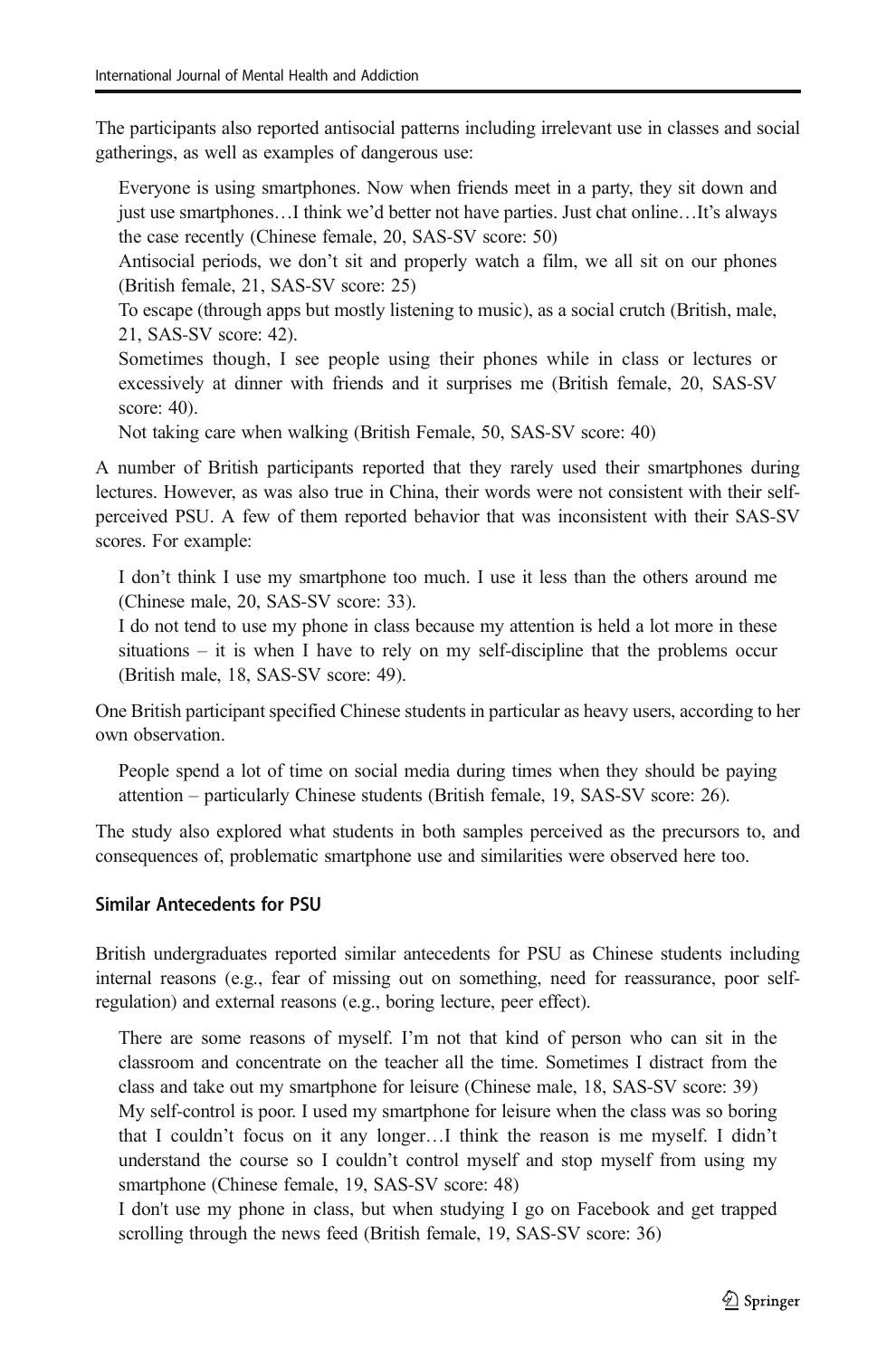[I don't use my smartphone] at all during lectures) if the lecture is interesting, browse social media and message friends if the lecture boring (British female, 26, SAS-SV score: 25)

When I am surrounded people who are also procrastinating, I find it easy to do myself without feeling guilty (British female, 22, SAS-SV score: 36)

# Similar Impacts

As reported by one British participant, checking smartphones is not always problematic and it depends on the impact of the behavior.

Some of my peers will be constantly on their phone, trying to hide it from the lecturer. Others will put their phone in their bag and not touch it throughout the entire lecture, though this might be rare among my age group. I think it would be unusual now for a student to go more than one or two hours without at least checking their phone for the time or notifications. Even one of my lecturers always uses his phone to check the time. I don't have a problem with this as long as it does not distract from the task at hand (British female, 21, SAS-SV score: 27).

Chinese and British students reported both positive and negative impacts of smartphones, including positives such as convenience, help with study and reassurance. For instance:

I think smartphone is more positive to my life. I have many feelings to relieve…I relieve my feeling by reading or listening to music at that time. But now I played games once I had some negative emotions. Now, if I am very angry or tense, I would think about my smartphone and play games (Chinese male, 18, SAS-SV score: 30)

I can watch some TED videos. They have many new thoughts. A lot of presentations. Really useful (Chinese male, 19, SAS-SV score: 43)

I usually use it for looking things up and that I don't understand, which relates to what we are learning about (British female, 20, SAS-SV score: 26).

Practicality. The minor things, like being able to check a map and travel apps (I grew up in London, Citymapper is a godsend). I'm not into social media, but being able to message people on Facebook is admittedly useful. Keeping track of eBay, listening to music, checking the news. Smartphones can help make the day-to-day more streamlined (British female, 22, SAS-SV score: 23).

It's also how I wind down or relax, as it's not a stressful activity (British female, 19, SAS-SV score: 39).

However, negative impacts of smartphones were also reported including poorer social relationships, poorer physical health, distraction, time wasting, procrastination and anxiety.

It negatively affected my eyesight and my neck (Chinese female, 20, SAS-SV score: 27).

It takes too much time in our lives. Most time was used on smartphones. I feel I should have done many things but I spent the time on my smartphone (Chinese female, 19, SAS-SV score: 48).

Staying up too late and being tired the next day (British female, 18, SAS-SV score: 47). It distracts me a lot from work, which causes me to be more stressed in the long run (British female, 19, SAS-SV score: 39).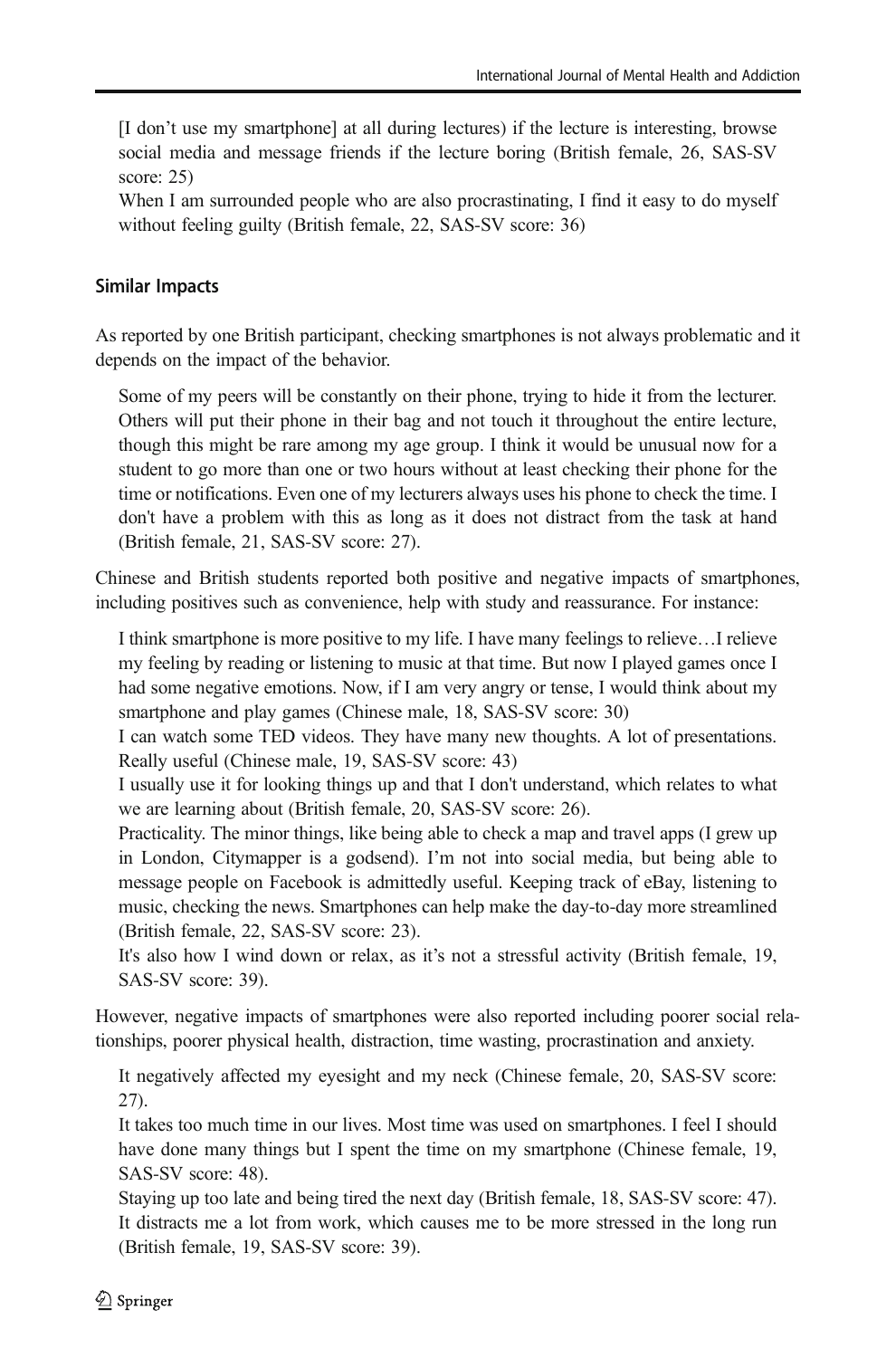I spend too much time on social media (comment sections are toxic but addictive), and I sometimes spend too much time on smartphone games. This causes some issues as I end up putting off work or chores I planned to get on with (British female, 20, SAS-SV score: 35).

## Similar Perceptions

Both Chinese and British students reported a perception that they needed to change their ways of smartphone use by reducing the amount of time they spend on them. Those who showed their awareness of their overuse of smartphones tended to be low scoring on the SAS-SV.

As a university student, I need to read more books and use smartphone less (Chinese female, 18, SAS-SV score: 42).

I don't even use it that much. But I still think, if I used the time that I spent flicking through the news (or even Buzzfeed, god forbid) to read a book, then that would have been time well spent (British female, 22, SAS-SV score: 23).

Not necessarily problems in my life but I mean, when asking the question what could I have done better, there is always at least something I could have done rather than be on a phone (British male, 20, SAS-SV score: 20)

# **Differences**

There were also several differences observed in the qualitative responses from the Chinese and British samples. First, the Chinese sample reported using more types of functions and more specific smartphone applications than British students did. Chinese students mentioned not only social media and information searching tools, but also applications for mobile payment, sports and exercise, shared bikes, leisure reading, word memorizing tools, online courses, offclass tests, and university required applications. The majority of the British students reported the same functions including social media (Facebook, Instagram, Snapchat) and information searching. It appears from these data that the Chinese students used their smartphones for more things, possibly explaining their higher level of usage to some extent. The Chinese students mentioned threats to privacy while British students did not mention this as a problem. This may also indicate that the Chinese students perceived themselves as living in a more complex context relying on a more diverse range of smartphone functions.

Second, British students did not mention the effect of transition from high school to university. Where Chinese students complained about their highly restricted use of smartphones in high school, British students did not mention any changes between high school and university life. The sharp contrast between high school and university lifestyle in relation to use of smartphones appears only applicable to the Chinese students. This appears to be a key difference between the two groups.

My high school has very strict discipline. After enrolling in university, I suddenly found that nobody is controlling us anymore. We were frequently told by high school teachers that we would be free and relaxed once we go to the university…In high school, I didn't have my own smartphone, I used my parents' phones for fun on weekends (Chinese male, 19, SAS-SV score: 32)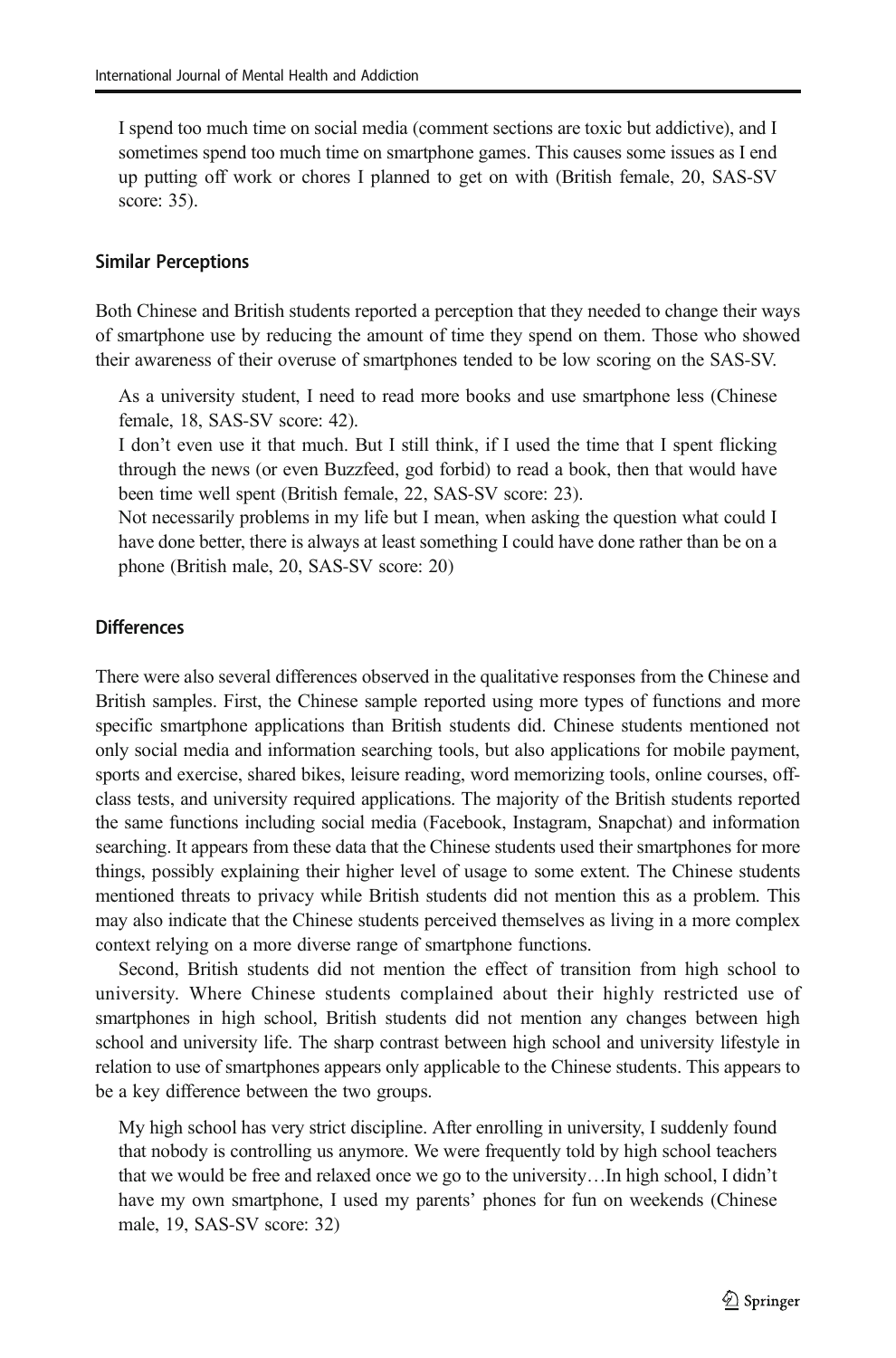<span id="page-9-0"></span>In high school, I never used my smartphone during class or in individual learning periods. But in university, it's different. We didn't have much time in high school. We needed to take part in many extracurricular activities. Academic pressure is not that high in university (Chinese female, 20, SAS-SV score: 34)

One British student reported that smartphones are not the only distractor since they may turn to the other devices such as laptops during lectures for irrelevant use. It is important to note that smartphones are not the only devices that can distract students from their tasks. When students cannot control themselves well, they may lose concentration and use smartphones, laptops or other devices for distraction.

In class I see a lot of people using laptops to check social media – this then looks to the teachers like they are taking notes. However, this seems to be a way of accessing smartphone features/apps through another device – if it were allowed/not considered rude to be on smartphones in class these would probably be used instead. In terms of daily lives, I rarely seem to see people glued to their phone when they are in social groups, but when they are alone in a public setting people (perhaps under the age of 40) will be on their smartphone (British female, 21, SAS-SV score: 30).

# **Discussion**

Compared with Chinese undergraduates, British undergraduates reported lower levels of PSU. However, the rates were still relatively high compared to other countries, as shown in Table 4. Females'smartphone use tended to be more problematic than males in both China and the UK. The qualitative data indicated that British students had similar views of the patterns, antecedents, and impacts of PSU as their Chinese counterparts. However, Chinese students appeared to experience a different context in which they perceived smartphones to have more wideranging functions and reported accessing more applications than the British students. The sharp contrast between high school and university life appeared to be another specific problem for Chinese students, which was not mentioned at all by the British students.

| Female | Male    | Total   |
|--------|---------|---------|
|        |         | 11.23%  |
| 22%    | 20%     | 21.52%  |
| 62.3%  | 64.9%   | 64.22%  |
| 8.7%   | $6.2\%$ | $7.9\%$ |
| 52%    | 42%     | 50%     |
| 32.3%  | 29%     | 31.08%  |
| 10.2%  | 15.2%   | 12.82%  |
| 43.27% | 40.35%  | 42.72%  |
| 72.25% | 72.56%  | 72.42%  |
|        |         |         |

Table 4 Cross-cultural comparison of the percentages of addicted smartphone users judged by the thresholds of the SAS-SV

Note. Cut-off points were changed to 35 for the African American sample by Lee [\(2015\)](#page-13-0), and 32 for Belgian and Spanish samples in Lopez-Fernandez ([2017](#page-13-0)). The Korean sample is from Kee et al. ([2016](#page-12-0)), German sample is from Lachmann et al. ([2018](#page-13-0)), and the multinational sample (mainly British) is from Chotpitayasunondh and Douglas [\(2016\)](#page-12-0)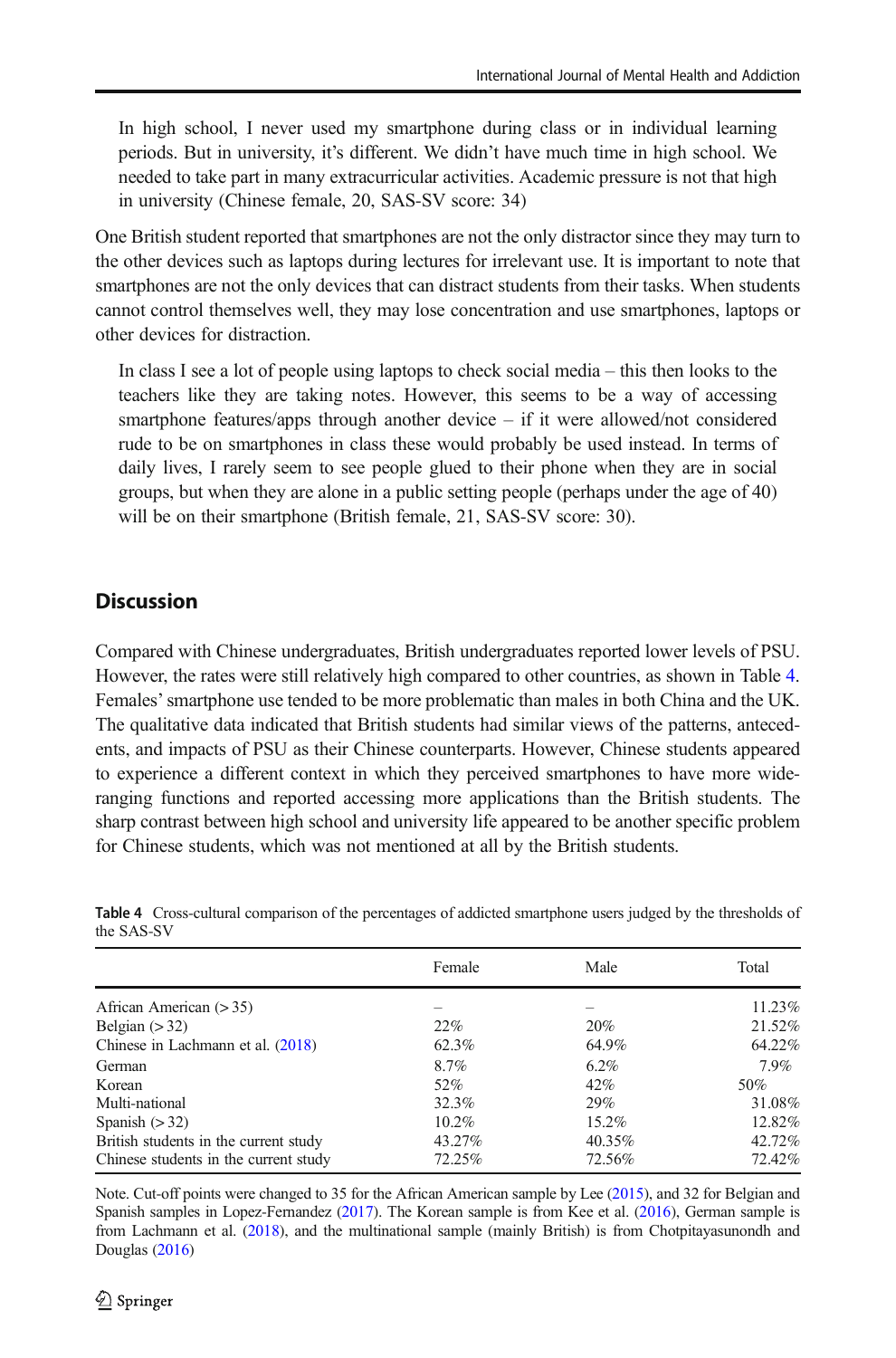This study has several empirical and methodological implications. First, it is important to consider cultural backgrounds and educational experience when investigating PSU. Second, the reliability of the thresholds for PSU or smartphone addiction in self-reported scales requires more discussion and investigation. Furthermore, it appears that PSU could be considered as both generalized PSU and specific PSU.

In line with a cross-cultural study of Chinese and German students (Lachmann et al. [2018](#page-13-0)), the present study found Chinese undergraduates reported higher levels of PSU than British students. It appears there is a cultural difference regarding PSU between Chinese and European samples. As shown in Table [4](#page-9-0), the Chinese and British samples in this study both showed high levels of smartphone addiction using the thresholds provided by the developers of the SAS-SV, but Chinese scores were significantly higher. The Chinese sample studied by Lachmann et al. ([2018](#page-13-0)) also scored higher than samples from other countries. This situation might be explained by Chinese students' difficulties with the sharp transition from highly stressful and externally regulated high school life to a much more relaxed and free university life, a situation that was only reported by the Chinese students in the present study. It indicates that cultural backgrounds and previous educational experiences might be influential factors to consider when studying college students' use of technology (including smartphones).

Cultural differences also appear to exist between Eastern and Western countries since both Chinese and Korean samples scored higher than non-Asian samples in previous studies (Kee et al. [2016](#page-12-0); Lachmann et al. [2018;](#page-13-0) Lee [2015](#page-13-0); Lopez-Fernandez [2017\)](#page-13-0). The British sample in the current study—similar to the multicultural sample (mainly British) in the study by Chotpitayasunondh and Douglas [\(2016\)](#page-12-0)—scored higher rates of PSU than other samples from Europe and America. This again appears to indicate the importance of cultural difference.

The very high levels of PSU in Chinese students, and the relatively high levels in British students, are potentially one of concern. However, it should also be noted that the SAS-SV has arguably low cut-off points (31 and 33 out of 60) at around the mid-point of the scale. It may be that scores around the mid-point of the scale do not discriminate excessive and preoccupied smartphone users from those 'addicted'. Evidence from the present study appears to support this because for several participants, in both the Chinese and British samples, qualitative accounts of smartphone use were not well aligned with their scores for the SAS-SV. It is important to discuss the reliability and validity of self-reported scales for smartphone addiction and PSU such as the SAS-SV. Another factor to consider is that there may be a cultural difference in how smartphone use is perceived in eastern and western cultures. Griffiths et al. ([2016](#page-12-0)) reported that parents in South-East Asian cultures tend to pathologize any activity that takes away time from education and the family. Therefore, any smartphone use may be viewed as potentially problematic in countries such as China, even if the usage is 'normal'.

It appears possible to classify PSU as generalized PSU and specific PSU, similar to the classification of generalized and specific pathological Internet Use (Davis [2001\)](#page-12-0) or Internet addiction (Brand et al. [\(2014](#page-12-0)). Both British and Chinese participants mentioned the problematic use of specific functions of smartphone (e.g., Facebook), and generalized antisocial use at gatherings or parties. In some cases, PSU can reflect other factors including social anxiety and poor self-regulation. Meanwhile, for some students, the specific functions or applications found on smartphones appear to underlie PSU. As mentioned by one British participant, as well as smartphones, students can be distracted by the other devices with similar functions, such as laptops. As reported by both the Chinese and British students, some smartphone functions can be beneficial to their life and study. It indicates the importance of considering the specific functions/usage of smartphones when designing the scales for PSU and smartphone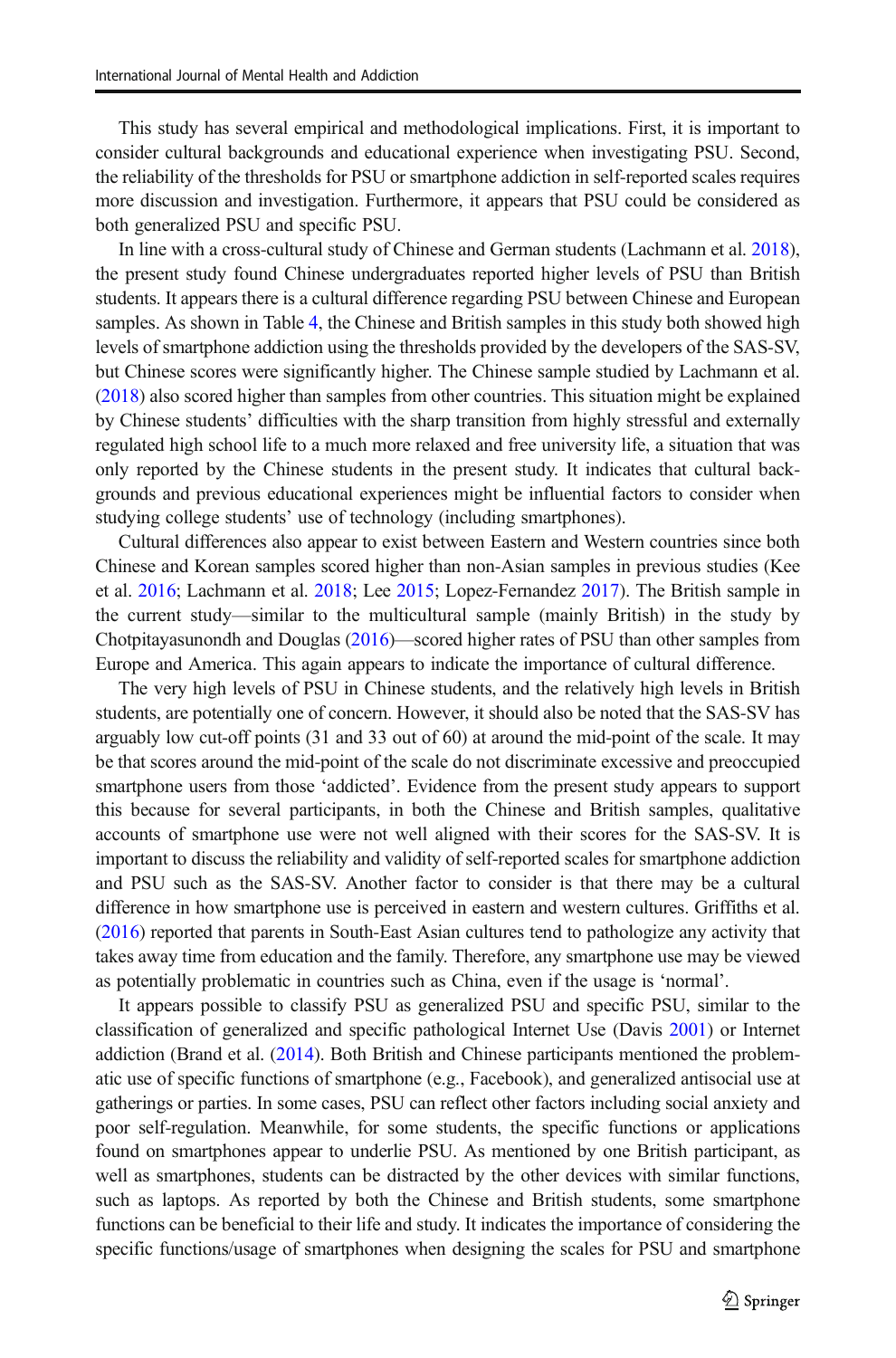addiction. A recent validated Smartphone Application-Based Addiction Scale (SABAS; Csibi et al. [2018\)](#page-12-0) based on the six key components of addiction (Griffiths [2005,](#page-12-0) [2017\)](#page-12-0) might be a good example of developing functional specific scales for PSU or smartphone addiction.

One limitation of the research presented here might be the different methods of qualitative data collection from the Chinese and British students, although interesting similarities and differences were identified. As the scores on the scale used to assess PSU and the words of the participants were not always consistent, it appears that the participants may have given socially desirable answers and/or the scale's cut-off in assessing PSU was too low. Another limitation that all the data were self-report and this form of data collection suffers from well-known biases that could have affected the findings (e.g., selection biases, memory recall biases, social desirability biases, etc.). In addition, the sample size that lacks representativeness could be a limitation.

For future studies on this topic, cross-cultural research appears to be an important line of enquiry given that the study identified significant cultural differences between Chinese and British university students, and supported findings from extant research. More mixed methods and longitudinal studies are needed, especially using and comparing both Eastern and Western samples. Furthermore, the development of functional-specific scales with greater validity will be important new direction for scale development for the field of smartphone addiction and PSU. Finally, a significant gender difference in PSU was noted in the present study but the qualitative data did not shed any light on the causes of this. It may be that given there is an association between smartphone addiction and social media addiction (Kuss and Griffiths [2017](#page-12-0)), and that females tend to be more sociable than males, it may be that females use smartphones more than males for its social benefits and easy access to social media. Also, largescale studies have demonstrated that females tend to spend more time and are more addicted to social media than males whereas males spend more time gaming and are more addicted to gaming than females (e.g., Andreassen et al. [2016](#page-12-0)). Given that smartphones are not a good medium for playing massively multiplayer games (Lopez-Fernandez et al. [2018\)](#page-13-0), males are more likely to spending excessive amounts of times on laptops and personal computers pursuing their favorite leisure activities than females. This also represents another good line of inquiry for future research.

Authors' Contribution Zeyang Yang and Kathryn Asbury designed the study. Zeyang Yang conducted data collection and analysis. Zeyang Yang carried out the main bulk of the manuscript writing and literature review. Kathryn Asbury participated in checking methods and results and supporting Zeyang Yang during the data collection and analysis. Kathryn Asbury and Mark D. Griffiths acted in an editorial role when it came to the writing up of the research study. All authors read and approved the final manuscript.

#### Compliance with Ethical Standards

Conflict of Interest The authors declare that they have no conflict of interest.

Ethics This study has been approved by the Ethics Committee of the Department of Education at the University of York.

Open Access This article is distributed under the terms of the Creative Commons Attribution 4.0 International License (http://creativecommons.org/licenses/by/4.0/), which permits unrestricted use, distribution, and reproduction in any medium, provided you give appropriate credit to the original author(s) and the source, provide a link to the Creative Commons license, and indicate if changes were made.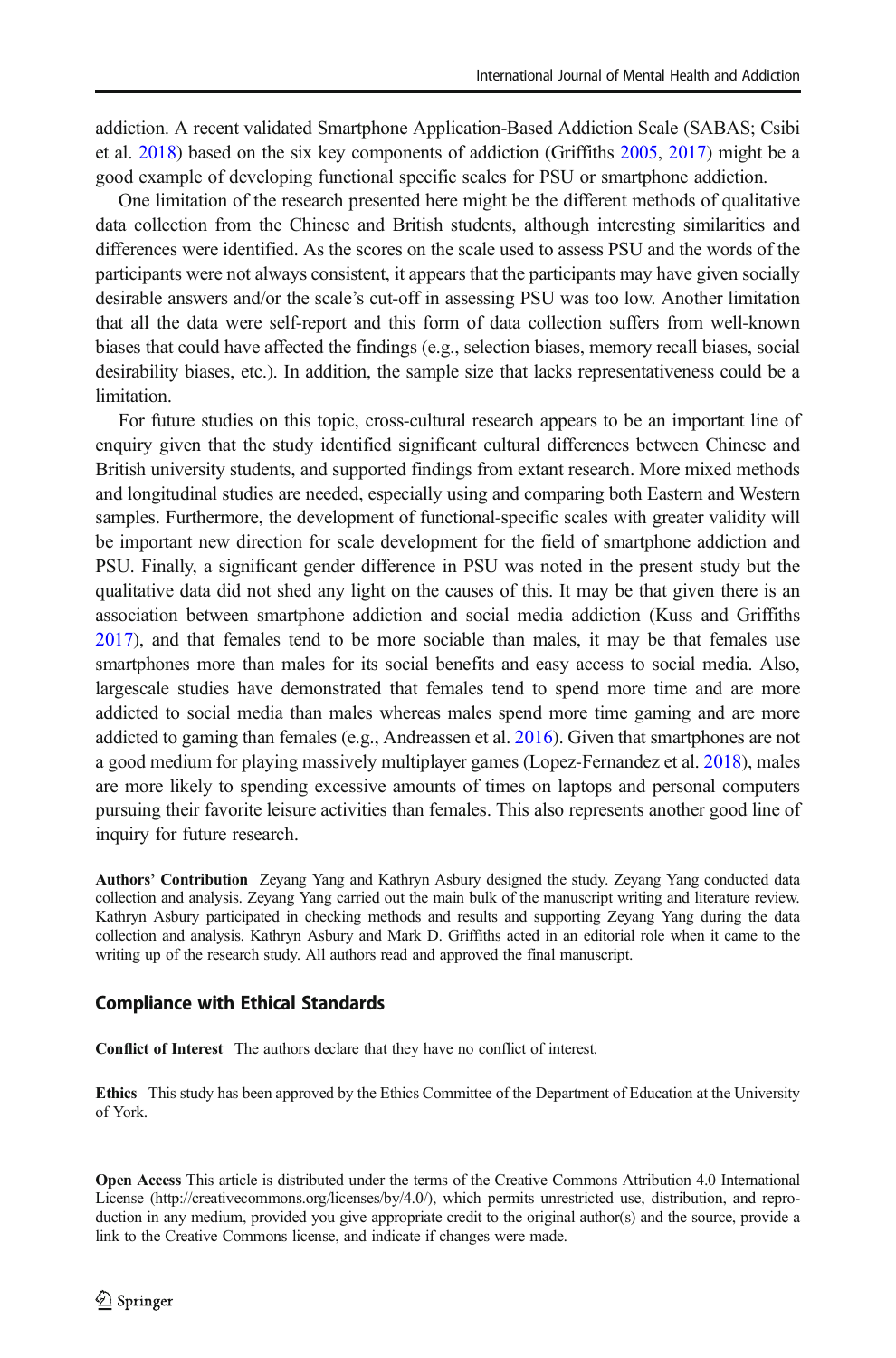## <span id="page-12-0"></span>References

- American Psychiatric Association. (2013). Diagnostic and statistical manual of mental disorders. Arlington, VA: American Psychiatric Association.
- Andreassen, C. S., Billieux, J., Griffiths, M. D., Kuss, D. J., Demetrovics, Z., Mazzoni, E., & Pallesen, S. (2016). The relationship between addictive use of social media and video games and symptoms of psychiatric disorders: A large-scale cross-sectional study. Psychology of Addictive Behaviors, 30, 252–262.
- Aoki, K., & Downes, E. J. (2003). An analysis of young people's use of and attitudes toward cell phones. Telematics and Informatics, 20, 349–364.
- Bian, M., & Leung, L. (2015). Linking loneliness, shyness, smartphone addiction symptoms, and patterns of smartphone use to social capital. Social Science Computer Review, 33(1), 61-79.
- Bianchi, A., & Phillips, J. G. (2005). Psychological predictors of problem mobile phone use. Cyberpsychology & Behavior, 8(1), 39–51.
- Billieux, J. (2012). Problematic use of the mobile phone: A literature review and a pathways model. Current Psychiatry Reviews, 8(4), 299–307.
- Billieux, J., Maurage, P., Lopez-Fernandez, O., Kuss, D. J., & Griffiths, M. D. (2015a). Can disordered mobile phone use be considered a behavioral addiction? An update on current evidence and a comprehensive model for future research. Current Addiction Reports, 2(2), 156–162.
- Billieux, J., Philippot, P., Schmid, C., Maurage, P., De Mol, J., & Van der Linden, M. (2015b). Is dysfunctional use of the mobile phone a behavioural addiction? Confronting symptom-based versus process-based approaches. Clinical Psychology & Psychotherapy, 22(5), 460–468.
- Brand, M., Laier, C., & Young, K. S. (2014). Internet addiction: Coping styles, expectancies, and treatment implications. Frontiers in Psychology, 5, 1256.
- Chotpitayasunondh, V., & Douglas, K. M. (2016). How "phubbing" becomes the norm: The antecedents and consequences of snubbing via smartphone. Computers in Human Behavior, 63, 9–18.
- Cohen, J. (1988). Statistical Power Analysis for the Behavioral Sciences (2nd ed.). Hillsdale, N.J.: L. Erlbaum Associates.
- Creswell, J. W., & Plano Clark, V. L. (2017). Designing and conducting mixed methods research (third ed.). Los Angeles: Sage.
- Csibi, S., Griffiths, M. D., Cook, B., Demetrovics, Z., & Szabo, A. (2018). The psychometric properties of the Smartphone Application-Based Addiction Scale (SABAS). International Journal of Mental Health and Addiction, 16(2), 393–403.
- Davis, R. A. (2001). A cognitive-behavioral model of pathological Internet use. Computers in Human Behavior, 17(2), 187–195.
- Gale, N. K., Heath, G., Cameron, E., Rashid, S., & Redwood, S. (2013). Using the framework method for the analysis of qualitative data in multi-disciplinary health research. BMC Medical Research Methodology, 13, 117.
- Griffiths, M. D. (1995). Technological addictions. Clinical Psychology Forum, 76, 14–19.
- Griffiths, M. D. (1996). Internet addiction: an issue for clinical psychology? Clinical Psychology Forum, 97, 32– 36.
- Griffiths, M. D. (2005). A 'components' model of addiction within a biopsychosocial framework. Journal of Substance Use, 10, 191–197.
- Griffiths, M. D. (2017). Behavioural addiction and substance addiction should be defined by their similarities not their dissimilarities. Addiction, 112, 1718–1720.
- Griffiths, M. D., Kuss, D. J., Billieux, J., & Pontes, H. M. (2016). The evolution of internet addiction: A global perspective. Addictive Behaviors, 53, 193–195.
- Ha, J. H., Chin, B., Park, D.-H., Ryu, S.-H., & Yu, J. (2008). Characteristics of excessive cellular phone use in Korean adolescents. Cyberpsychology & Behavior, 11(6), 783–784.
- Huang, H., Zhou, C., & Yu, L. (2013). Association between mobile phone addiction and mental health among college students. Chinese Journal of School Health, 34(9), 1074–1076.
- Hussain, Z., Griffiths, M. D., & Sheffield, D. (2017). An investigation in to problematic smartphone use: the role of narcissism, anxiety, and personality factors. Journal of Behavioral Addictions, 6, 378–386.
- Kee, I. K., Byun, J. S., Jung, J. K., & Choi, J. K. (2016). The presence of altered craniocervical posture and mobility in smartphone-addicted teenagers with temporomandibular disorders. Journal of Physical Therapy Science, 28, 339–346.
- Kuss, D. J., & Griffiths, M. D. (2017). Social networking sites and addiction: Ten lessons learned. International Journal of Environmental Research and Public Health, 14, 311.
- Kuss, D. J., Griffiths, M. D., Karila, L., & Billieux, J. (2014). Internet addiction: a systematic review of epidemiological research for the last decade. Current Pharmaceutical Design, 20, 4026–4052.
- Kwon, M., Kim, D. J., Cho, H., & Yang, S. (2013). The smartphone addiction scale: development and validation of a short version for adolescents. PLoS One, 8(12), e83558.